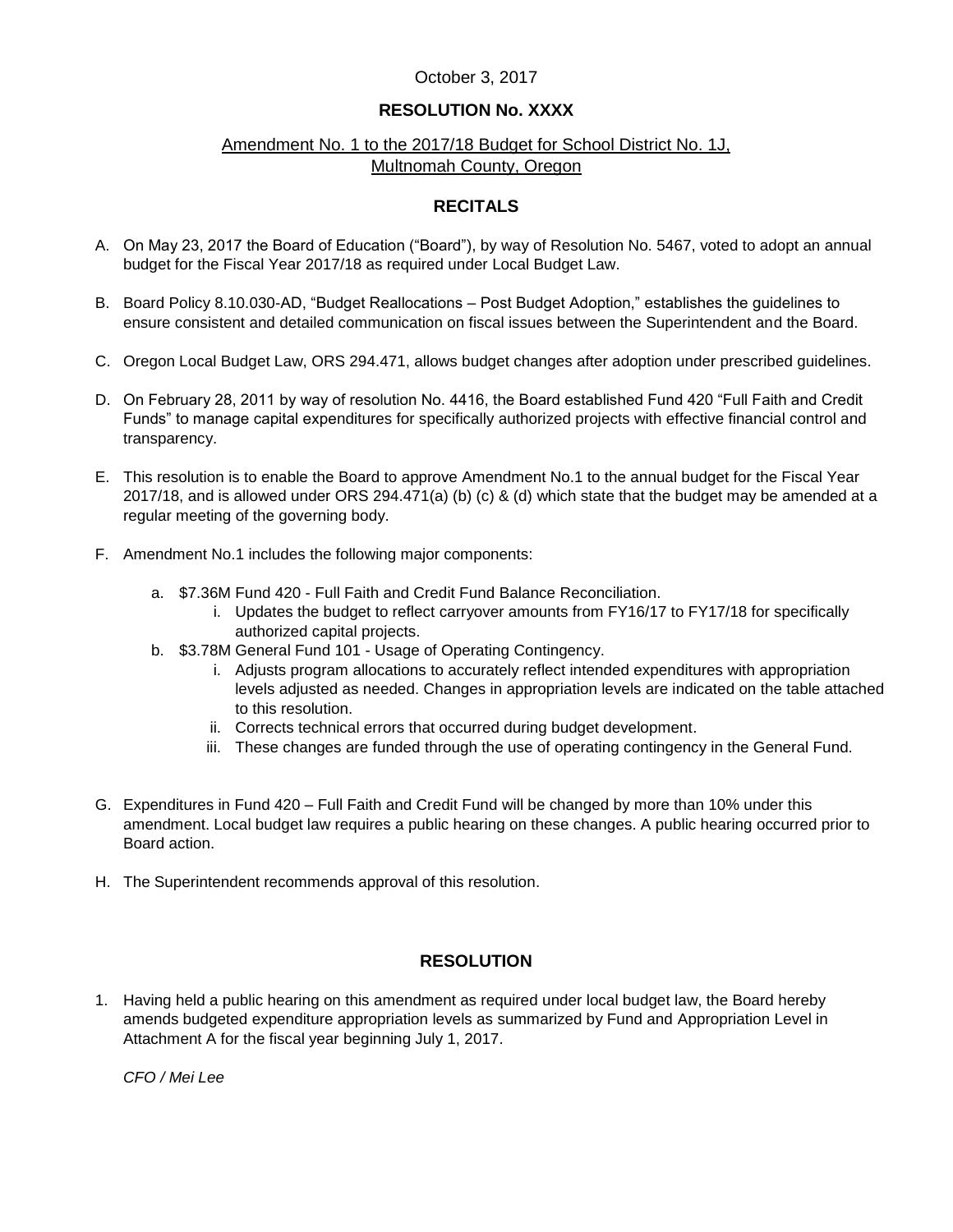#### ATTACHMENT "A" TO RESOLUTION No. \_\_\_\_ Amendment 1 for the 2017/18 Budget Schedule of Changes in Appropriations and Other Balances

| Fund | Current                 |  | Change      | Amended   |  |             |
|------|-------------------------|--|-------------|-----------|--|-------------|
| 100s | <b>General Fund</b>     |  | 617,286,841 | $\sim$    |  | 617,286,841 |
| 200s | Special Revenue         |  | 152,406,614 |           |  | 152,406,614 |
| 300s | <b>Debt Service</b>     |  | 170,598,129 |           |  | 170,598,129 |
| 400s | Capital Projects        |  | 638,337,595 | 7,409,857 |  | 645,747,452 |
| 600s | <b>Internal Service</b> |  | 9,125,900   |           |  | 9,125,900   |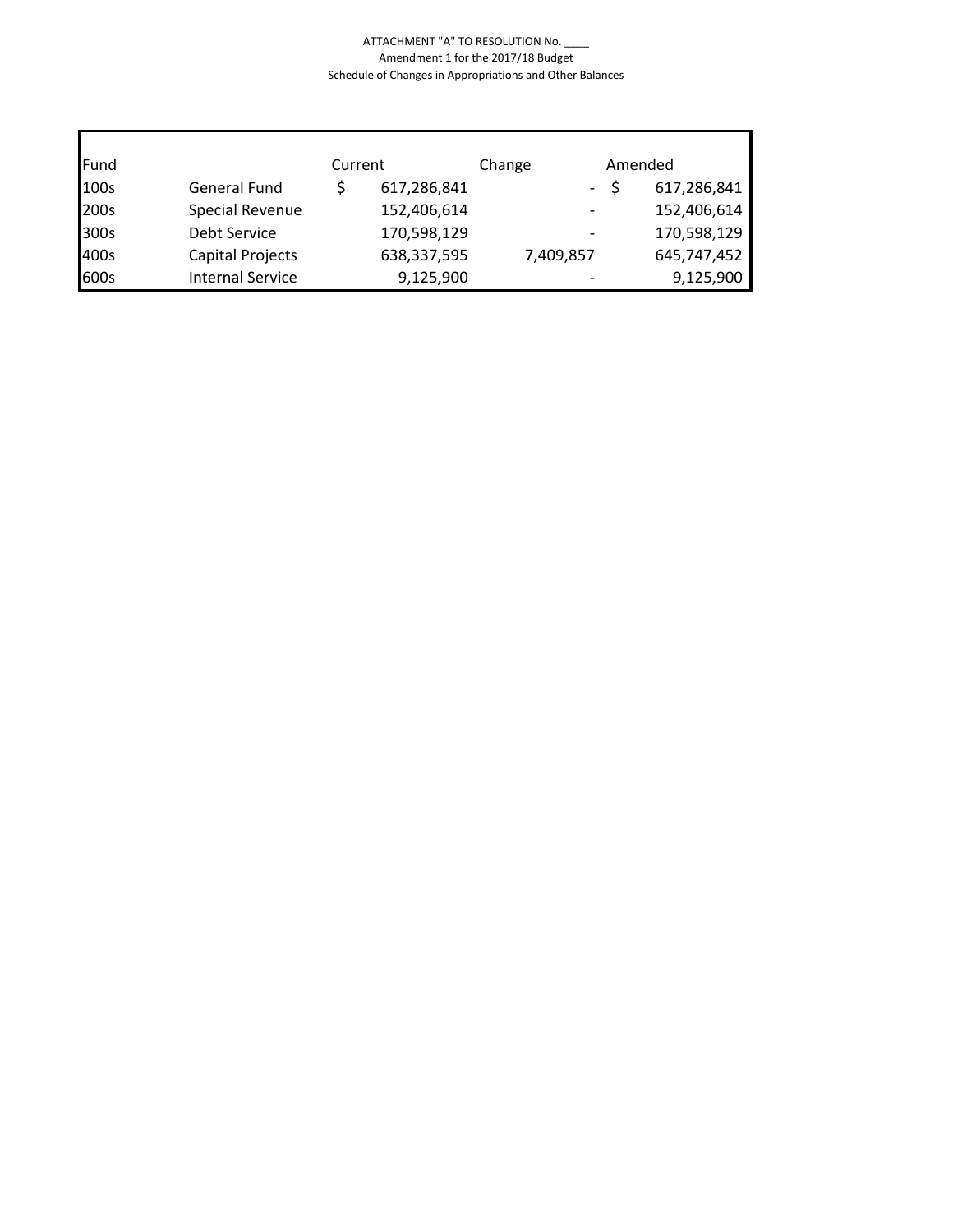#### ATTACHMENT "A" TO RESOLUTION No. \_\_\_\_ Amendment 1 for the 2017/18 Budget Schedule of Changes in Appropriations and Other Balances

| Fund 101 - General Fund                               | <b>Adopted</b><br><b>Budget</b> | Change<br><b>Amount</b> | <b>Amendment</b><br>#1 |
|-------------------------------------------------------|---------------------------------|-------------------------|------------------------|
|                                                       |                                 |                         |                        |
| Resources                                             |                                 |                         |                        |
| <b>Beginning Fund Balance</b>                         | \$<br>19,871,000                |                         | \$<br>19,871,000       |
| <b>Local Sources</b>                                  | 341,943,960                     |                         | 341,943,960            |
| Intermediate Sources                                  | 13,030,000                      |                         | 13,030,000             |
| <b>State Sources</b>                                  | 241,692,000                     |                         | 241,692,000            |
| <b>Federal Sources</b>                                |                                 |                         |                        |
| <b>Other Sources</b>                                  | 749,881                         |                         | 749,881                |
| <b>Total</b>                                          | 617,286,841                     |                         | 617,286,841            |
| Requirements                                          |                                 |                         |                        |
| Instruction                                           | 334,250,614                     | (87, 462)               | 334, 163, 152          |
| <b>Support Services</b>                               | 251,720,466                     | 3,823,589               | 255,544,055            |
| <b>Enterprise &amp; Community Services</b>            | 1,886,099                       | 0                       | 1,886,099              |
| Facilities Acquisition & Construction                 |                                 | 0                       |                        |
| Debt Service & Transfers Out                          | 5,915,375                       | 45,066                  | 5,960,441              |
|                                                       | 23,514,287                      |                         |                        |
| Contingency<br><b>Ending Fund Balance</b>             |                                 | (3,781,193)             | 19,733,094             |
| <b>Total</b>                                          | 617,286,841                     |                         | 617,286,841            |
|                                                       |                                 |                         |                        |
| Fund 407 - IT System Project Fund                     | <b>Adopted</b><br><b>Budget</b> | Change<br><b>Amount</b> | <b>Amendment</b><br>#1 |
|                                                       |                                 |                         |                        |
| Resources                                             |                                 |                         |                        |
| <b>Beginning Fund Balance</b><br><b>Local Sources</b> | 1,079,500                       |                         | 1,079,500              |
| Intermediate Sources                                  | 10,000                          |                         | 10,000                 |
|                                                       |                                 |                         |                        |
|                                                       |                                 |                         |                        |
| <b>State Sources</b>                                  |                                 |                         |                        |
| <b>Federal Sources</b>                                |                                 |                         |                        |
| Other Sources                                         | 230,000                         | 45,066                  | 275,066                |
| <b>Total</b>                                          | 1,319,500                       | 45,066                  | 1,364,566              |
|                                                       |                                 |                         |                        |
| Requirements<br>Instruction                           |                                 |                         |                        |
| <b>Support Services</b>                               | 1,319,500                       | 45,066                  | 1,364,566              |
| <b>Enterprise &amp; Community Services</b>            |                                 |                         |                        |
| Facilities Acquisition & Construction                 |                                 |                         |                        |
| Debt Service & Transfers Out                          |                                 |                         |                        |
| Contingency                                           |                                 |                         |                        |
| <b>Ending Fund Balance</b>                            |                                 |                         |                        |